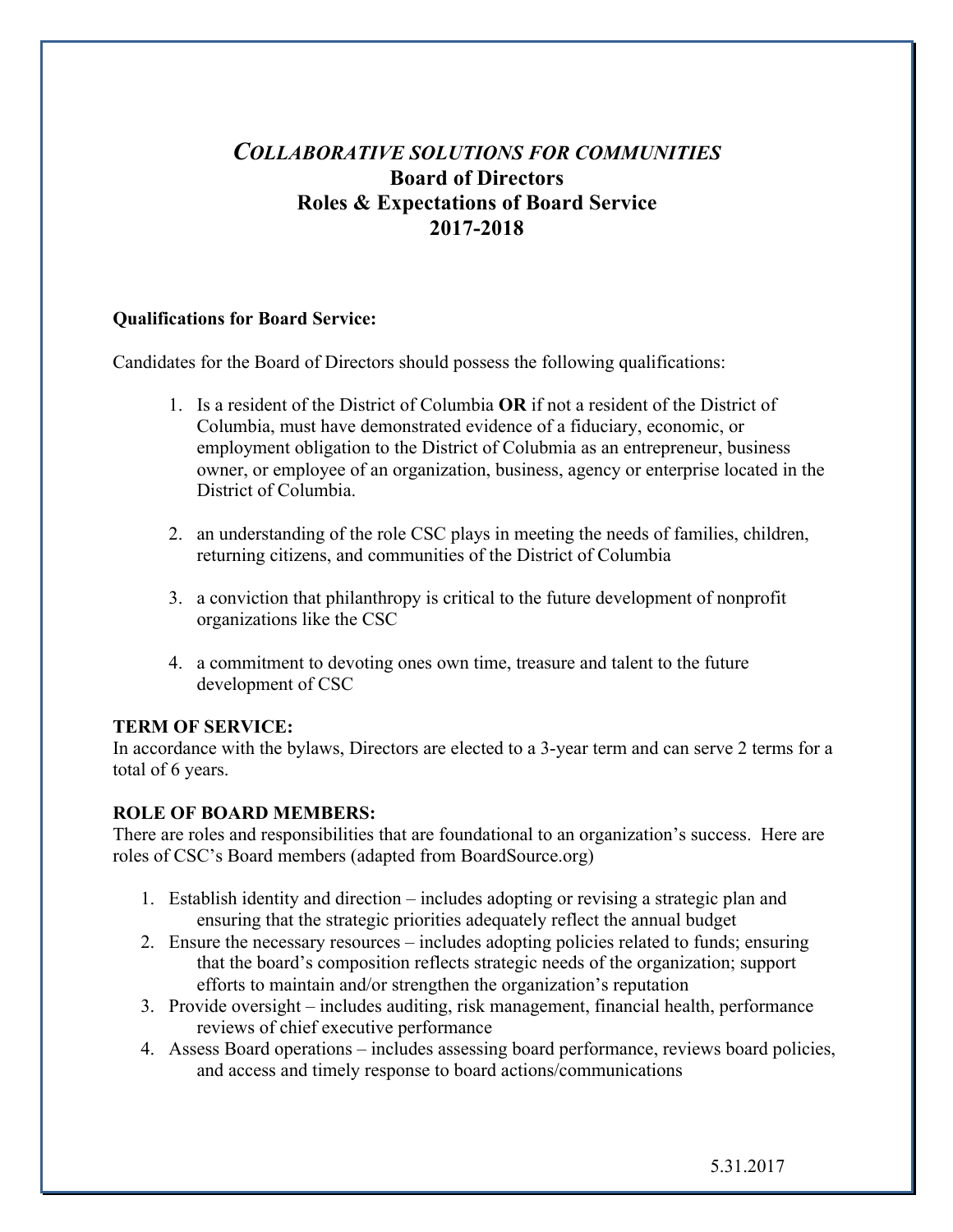## CSC Board of Directors 2 **EXPECTATIONS OF MEMBERS OF THE BOARD OF DIRECTORS**

### **General Expectations:**

- Directors must support in words and deeds the CSC's mission, goals, policies and programs
- Directors are expected to attend Board meetings, prepare for and participate in discussions, and serve on at least one committee
- Directors should be available on reasonable demand to work with staff to advance the mission of the CSC by providing advice and counsel on general management, operations and program activities of the CSC;

### **Fundraising Expectations:**

- Directors are expected to make an annual contribution to the CSC of at least (amount tbd by the Board) and to secure at least an equivalent amount from other sources. Full participation (100%) of the Board of Directors is essential
- Directors should be willing to work with the CSC Executive Director and other CSC staff in identifying potential donors, securing financial support from others and providing stewardship support

## **Communications & External Affairs:**

- Directors are asked to provide input and feedback to the Executive Director on the performance of the CSC including its service to stakeholders
- Directors should be alert for opportunities to promote the mission of the CSC and to communicate such opportunities to management and staff
- Directors should suggest potential nominees to the Board who are individuals of achievement who can make significant contributions to the work of the CSC
- Directors should speak for the Board of Directors of the CSC only when authorized to do so

### **Fiduciary Responsibilities:**

- Directors should provide general oversight to management and staff to assure accountability in managing assets
- Directors should faithfully read and understand the CSC's financial statements and otherwise help the Board fulfill its fiduciary responsibility

### **Meetings and Events:**

• Directors should ask timely and probing questions at Board and committee meetings, while supporting the majority decision on issues decided by the Board